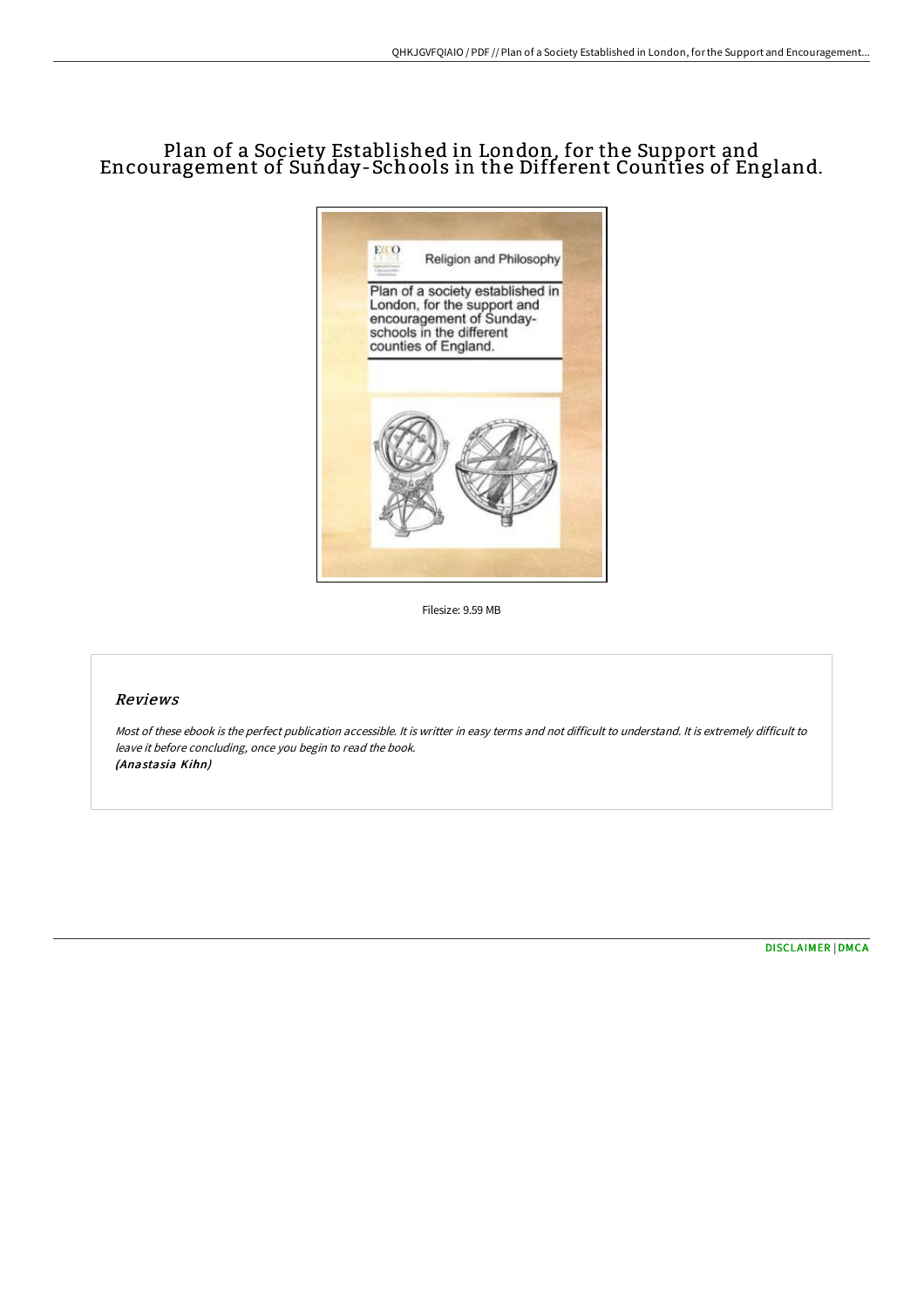## PLAN OF A SOCIETY ESTABLISHED IN LONDON, FOR THE SUPPORT AND ENCOURAGEMENT OF SUNDAY-SCHOOLS IN THE DIFFERENT COUNTIES OF ENGLAND.



Gale Ecco, Print Editions, 2010. PAP. Book Condition: New. New Book. Delivered from our UK warehouse in 3 to 5 business days. THIS BOOK IS PRINTED ON DEMAND. Established seller since 2000.

Read Plan of a Society Established in London, for the Support and Encouragement of [Sunday-Schools](http://techno-pub.tech/plan-of-a-society-established-in-london-for-the-.html) in the Different Counties of England. Online

Download PDF Plan of a Society Established in London, for the Support and Encouragement of [Sunday-Schools](http://techno-pub.tech/plan-of-a-society-established-in-london-for-the-.html) in  $\blacksquare$ the Different Counties of England.